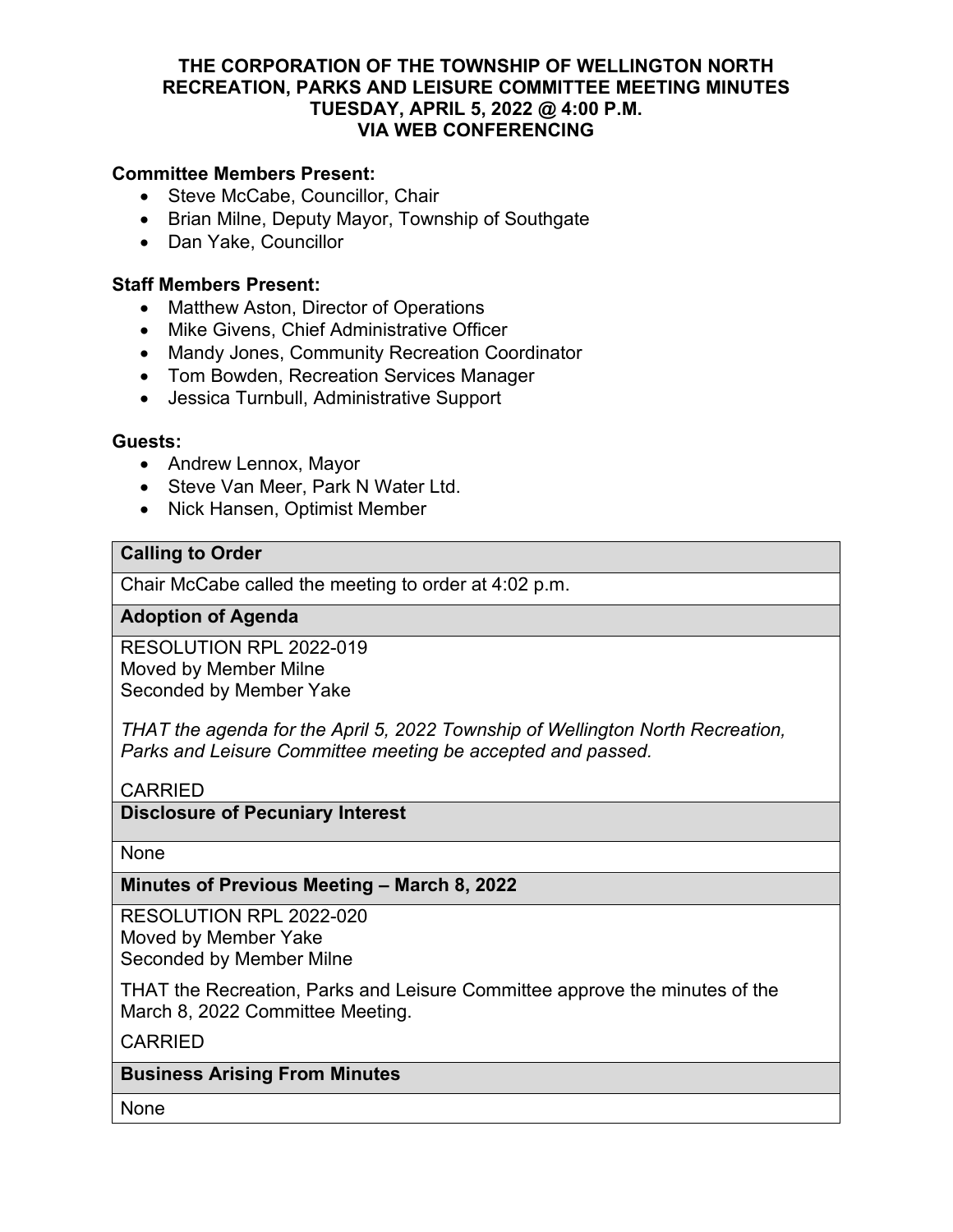# **Deputation**

Multi-Use Pad, Arthur Optimist Club, Nicholas Hansen

Nick Hansen, member of the Arthur Optimist Club, spoke to Committee about the Clubs desire to explore the installation of a permanent multi-use court in Arthur. At this time, the Club does not have a preferred location identified.

The purpose of coming to Committee was to follow proper channels and bring the idea forward.

They are requesting assistance from township staff in identifying locations, cost, material, etc.

The desire would be for the court to be a year-round amenity used for skating in the winter, basketball, lacrosse, floor hockey in the summer. They would intend to use the boards they currently use.

Chair McCabe asked if the Club is thinking of the area that they currently use for the outdoor rink or if they are open to other suggestions. Optimist Hansen clarified that the temporary rink location has been brought up, but they would like to work with the Agricultural Society and Township regarding a location. Optimist Hansen expressed that another location they've discussed is the 5 acres of land off Walsh Drive.

Member Yake expressed that it was a good idea and by working together they should be able to come up with something that works.

Member Milne asked if the current pad would sustain artificial ice or if it is currently natural ice. Optimist Hansen explained that the current outdoor rink is built on a sand bed and the boards go up in the fall and are taken down in the spring.

Member Milne asked if there was any consideration to making the surface artificial ice and running pipes to it. Optimist Hansen answered that they are not considering it at this time, and they are focusing their efforts on getting a concrete pad in with the possibility of eventually putting a roof over it like the Atwood outdoor pad.

Chair McCabe asked if it would be the same size as the existing outdoor rink. Optimist Hansen explained that it would be around the same size 50' X 100'. Wherever the multi-use pad is to go consideration needs to be given to access to hydro and water.

Chair McCabe asked if the club is aiming to build this year. Optimist Hansen answered that it does not need to be this year, the purpose of attending this meeting is to get the ball rolling and work with staff on next steps.

The CAO asked if the Optimists would be using the surplus dollars from the splash pad project (just under 12 thousand, held at the Township). Optimist Hansen explained that the club has spoken about the potential use of those dollars for this project.

The DOO asked if the Optimist Club envisions this project to be similar to the Salem multiuse pad. Optimist Hansen clarified that yes, they would like it to be something along those lines or the Alma outdoor rink with chain-link fence around it. The Club wants to see this as an inclusive and accessible multi-use pad.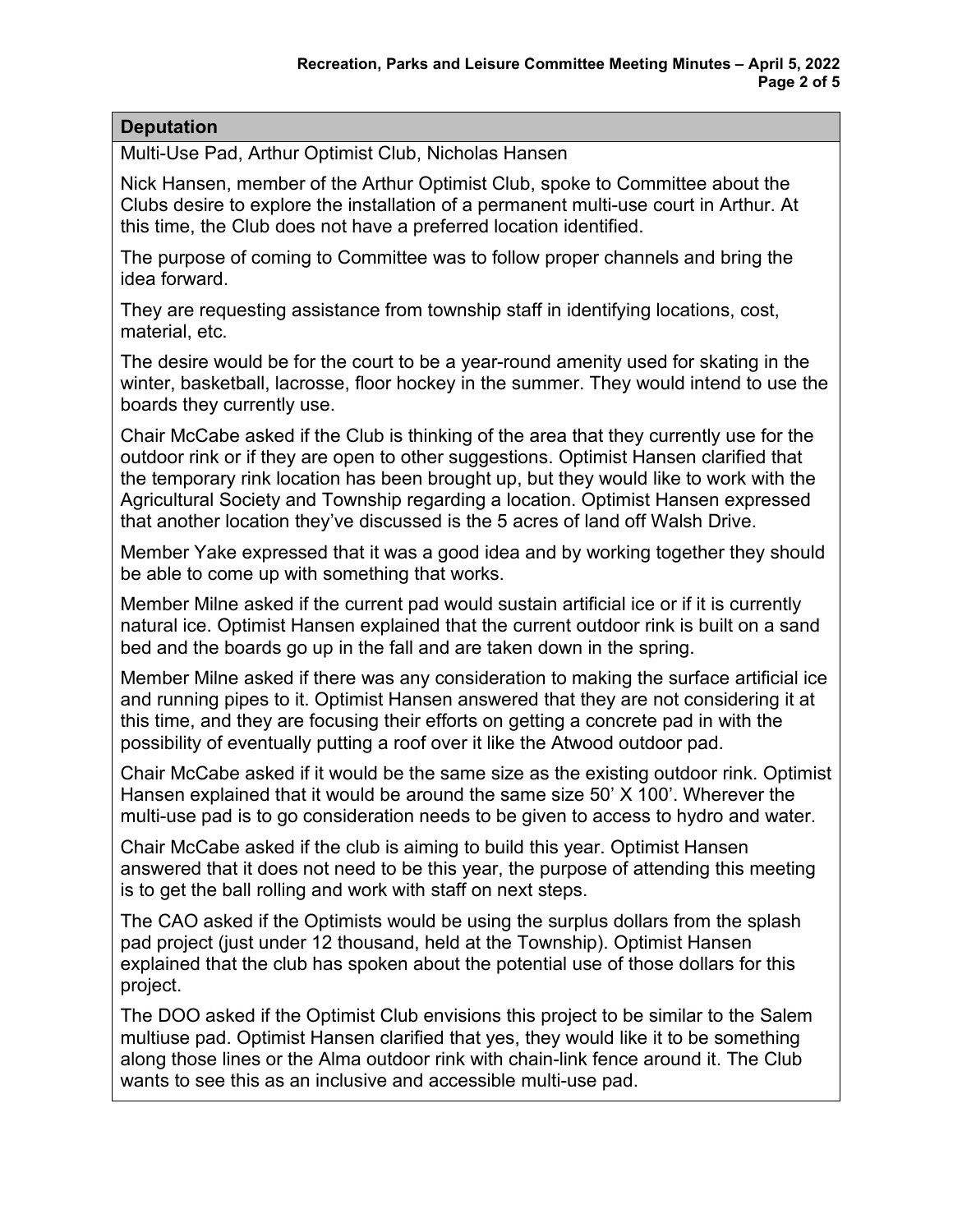Optimist Hansen would like to see this request moving to council and would like to work with staff on gathering additional information.

RESOLUTION RPL 2022-021 Moved by Member Milne Seconded by Member Yake

Recommendation:

THAT the Recreation, Parks and Leisure Committee recommend to the Council of the Township of Wellington North direct staff to work in consultation with the Arthur Optimist Club on a report regarding the parameters of the multi-use court project including location, cost, size, utilities and next steps;

AND FURTHER THAT the report be brought to a future Recreation, Parks and Leisure Committee meeting for discussion.

# CARRIED

Mayor Lennox joined at 4:17PM

## **Ad Hoc Committee Updates**

The next Mount Forest Aquatics Ad Hoc Advisory Committee meeting is scheduled for tonight at 7:00 p.m. via zoom.

## **Reports**

Campbell DeVore Playground, Steve Van Meer C.C.P.I President; Park N Water I TD™

RESOLUTION RPL 2022-022 Moved by Member Milne Seconded by Member Yake

THAT the Recreation, Parks and Leisure Committee receive for information the presentation on the Mount Forest Campbell DeVore Playground from Steve Van Meer President of Park N Water.

AND FURTHER THAT the Recreation, Parks and Leisure committee recommends staff proceed with the natural green colour option.

# CARRIED

Steve Van Meer, President of Park N Water spoke about the project and gave an overview of the design for the Campbell DeVore Playground in Mount Forest.

Member Yake asked about accessibility and explained the renderings don't show how the design is accessible.

Mr. Van Meer, explained that the playground is designed above the AODA and AnnexH standards. The design includes a series of transfer stations, sensory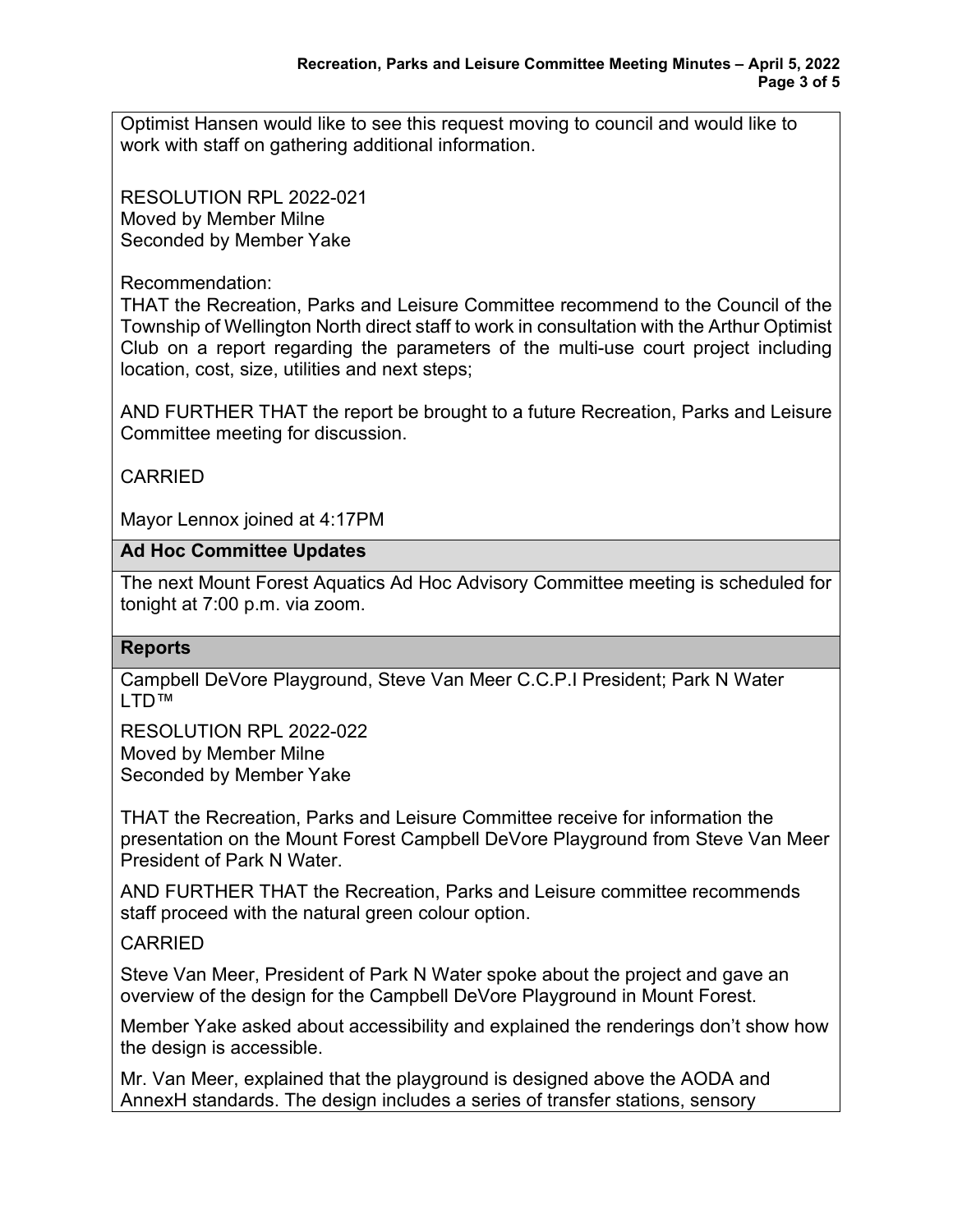components and ground-level features. Transfer stations allow individuals to access various components on the play structure. Ground level components such as the spinner and panels are included in the design to eliminate segregation and create the opportunity to play together and visual and auditory elements are included for sensory, visual and hearing impairments.

Member Yake stated that wheelchair-use is not depicted in the renderings and would like to see it included to some degree in the renderings.

Member Yake asked about the surface of the playground. Mr. Van Meer, explained that the surface is an Engineered Wood Fiber (EWF), manufactured in a way that makes it accessible to mobility devices as it creates a mesh surface. He explained that while it is accessible it can create divots and depressions in the material that would make it difficult for mobility devices to cross. Mr. Van Meer, explained there are other surface products that can be used like synthetic turf, synthetic rubber, poured in place rubber and that each have pros and cons.

Chair McCabe asked about the timelines for the project. Mr. Van Meer explained that they could break ground the middle of June and looking at two weeks start to finish.

The DOO stated the project was awarded at the previous council and added it will be similar to the playground in Arthur.

The DOO asked committee about preference of colour between the lime green or natural green.

OPS 2022-004 Recreation Administration Assistant

RESOLUTION RPL 2022-023

Moved by Yake Seconded by Milne

THAT the Recreation, Parks and Leisure Committee receive Report RPL 2022-004 being a report on the recreation administrative support position;

AND FURTHER THAT Committee recommend the Council of the Township of Wellington North endorse that the recreation administration assistant be directed to regularly report to the Mount Forest and District Sports Complex as the primary place of work.

# **CARRIED**

The DOO stated that this report is for Committees' awareness.

Member Milne asked if this information is an operational discussion and the DOO explained that this is for awareness and endorsement.

Mayor Lennox asked if this staff would be using the new office space in the foyer, which is to be renovated as part of the modernization fund, as their primary location and if there is capability to accept payment at other locations. The DOO explained that there is capability to accept payment at other locations and is not comfortable to say this position will sit at the location in the foyer Monday to Friday.